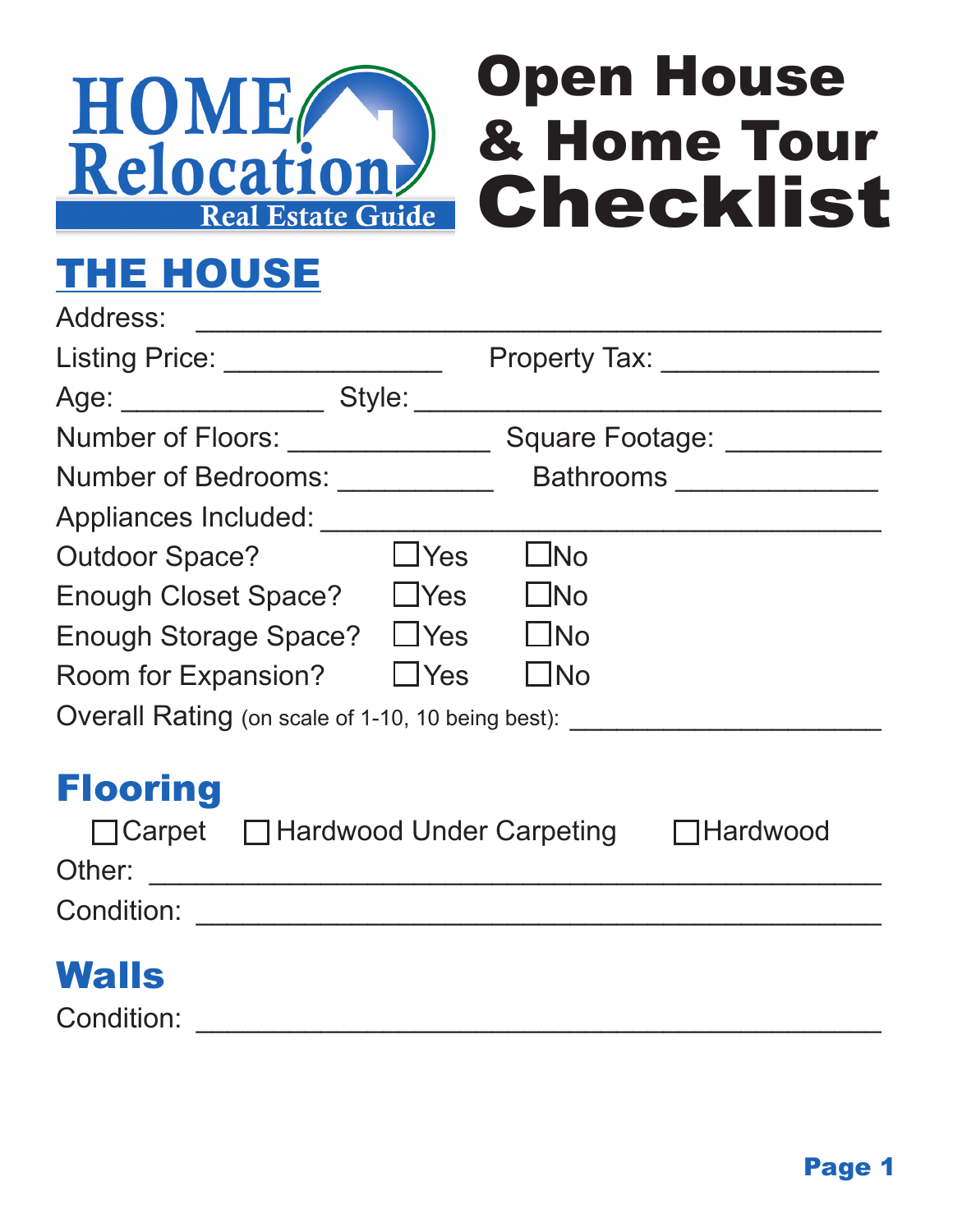

#### All Rooms

□Level Floors □Natural Lighting □No Signs of Water Damage

| <b>Quality of Baseboards:</b>        |                             |
|--------------------------------------|-----------------------------|
| Doorframes:                          |                             |
| Crown Molding:                       |                             |
|                                      |                             |
| Gas or Wood-burning Fireplace:       | Yes<br><b>INo</b>           |
| Condition:                           |                             |
|                                      |                             |
| <b>Condition of Stairs:</b>          |                             |
| Yes<br><b>Smoke Detectors:</b>       | <b>TNo</b>                  |
|                                      |                             |
| <b>Kitchen</b>                       |                             |
| Granite                              | <b>Dishwasher</b>           |
| <b>□ Stainless Steel</b>             | <b>JDouble Sink</b>         |
| $\Box$ Ample Countertop              | $\Box$ Backsplash           |
| and Cupboard Space                   | $\Box$ Tile Flooring        |
| <b>Island Counter</b>                | $\Box$ Separate Dining Room |
|                                      |                             |
| <b>Eating Area or Breakfast Nook</b> |                             |
|                                      |                             |

Age and Condition of Appliances: \_\_\_\_\_\_\_\_\_\_\_\_\_\_\_\_\_\_\_\_\_\_\_\_\_\_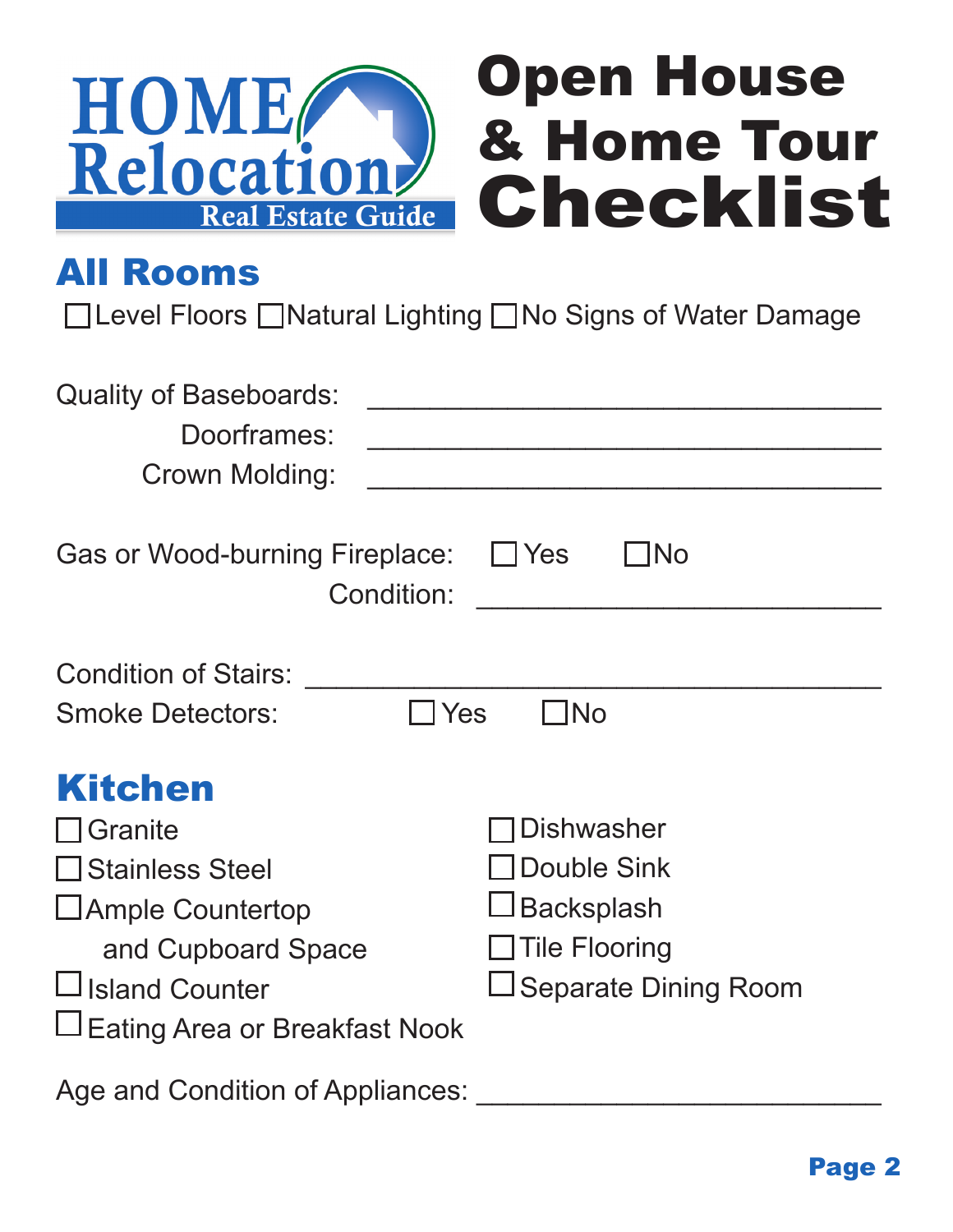



### Bathrooms

 Fixtures have no stains Fan and/or window in every bathroom

 $\Box$  No signs of leaks near faucets  $\Box$  No signs of mold or mildew on the tiles or caulking

## Bedrooms



#### Basement

- Walls & floors are finished
- Enough head room

No signs of water damage

 $\Box$  Sump pump

(may indicate flooding problems)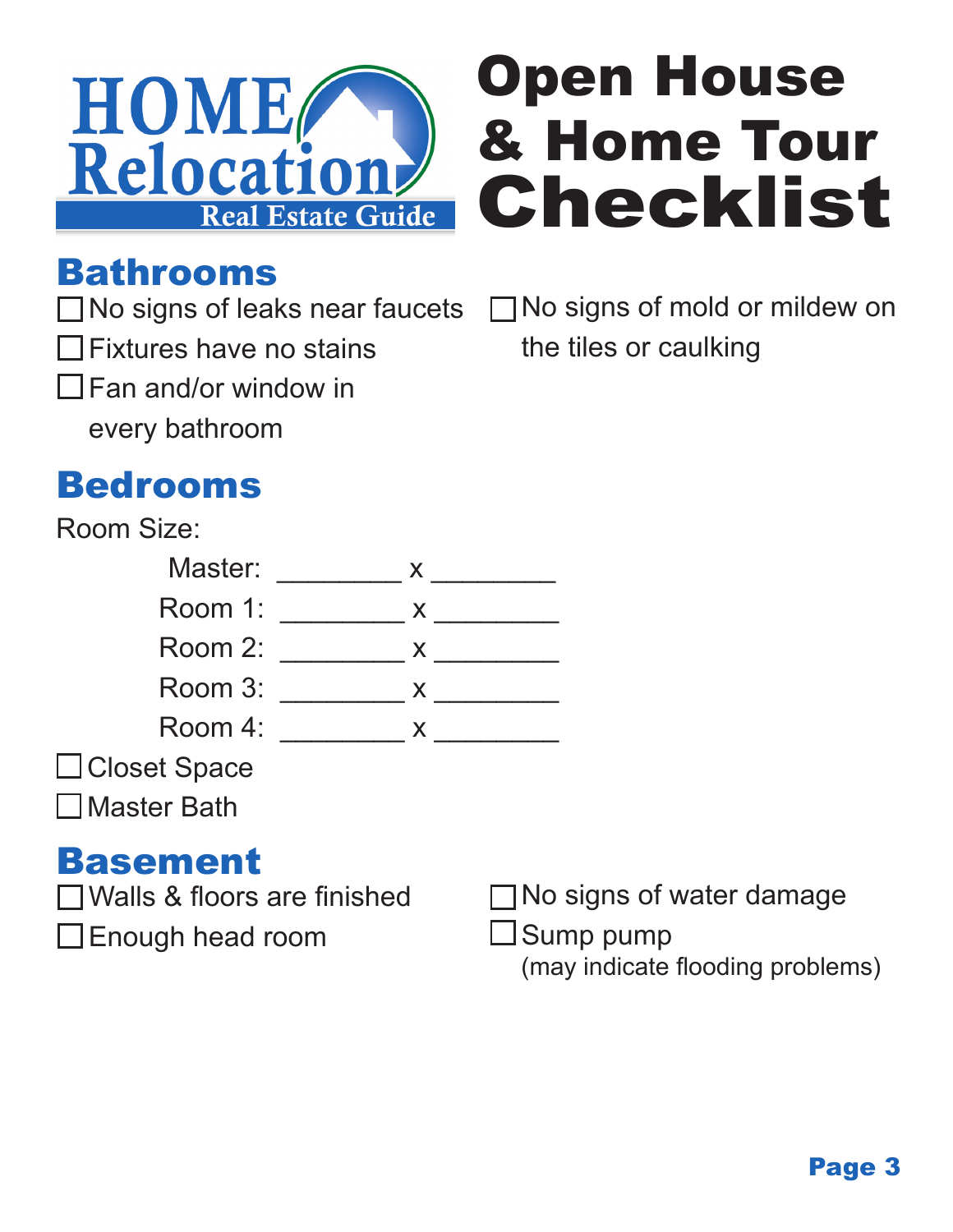

# Open House & Home Tour Checklist

# Garage & Driveway

Size: \_\_\_\_\_\_\_\_\_\_ Cars

Access from inside house

□ Garage door opener works

Concrete floor isn't cracked

□ No cracks or sunken spots in the driveway

# Roof

#### Age: \_\_\_\_\_\_\_\_\_\_

|  | □Shingles □Shakes □Other: |  |  |
|--|---------------------------|--|--|
|--|---------------------------|--|--|

Condition:

□No signs of leakage or discoloration

□No signs of sagging

Green roof or roof deck

## **Siding**

| Age: |                                                  |
|------|--------------------------------------------------|
|      | $\Box$ Brick $\Box$ Brick Veneer $\Box$ Aluminum |
|      | $\Box$ llinul $\Box$                             |

UVinyl UWood UUther:

Condition: \_\_\_\_\_\_\_\_\_\_\_\_\_\_\_\_\_\_\_\_\_\_\_\_\_\_\_\_\_\_\_\_\_\_\_\_\_\_\_\_\_\_\_\_

No visible cracks in mortar (if brick)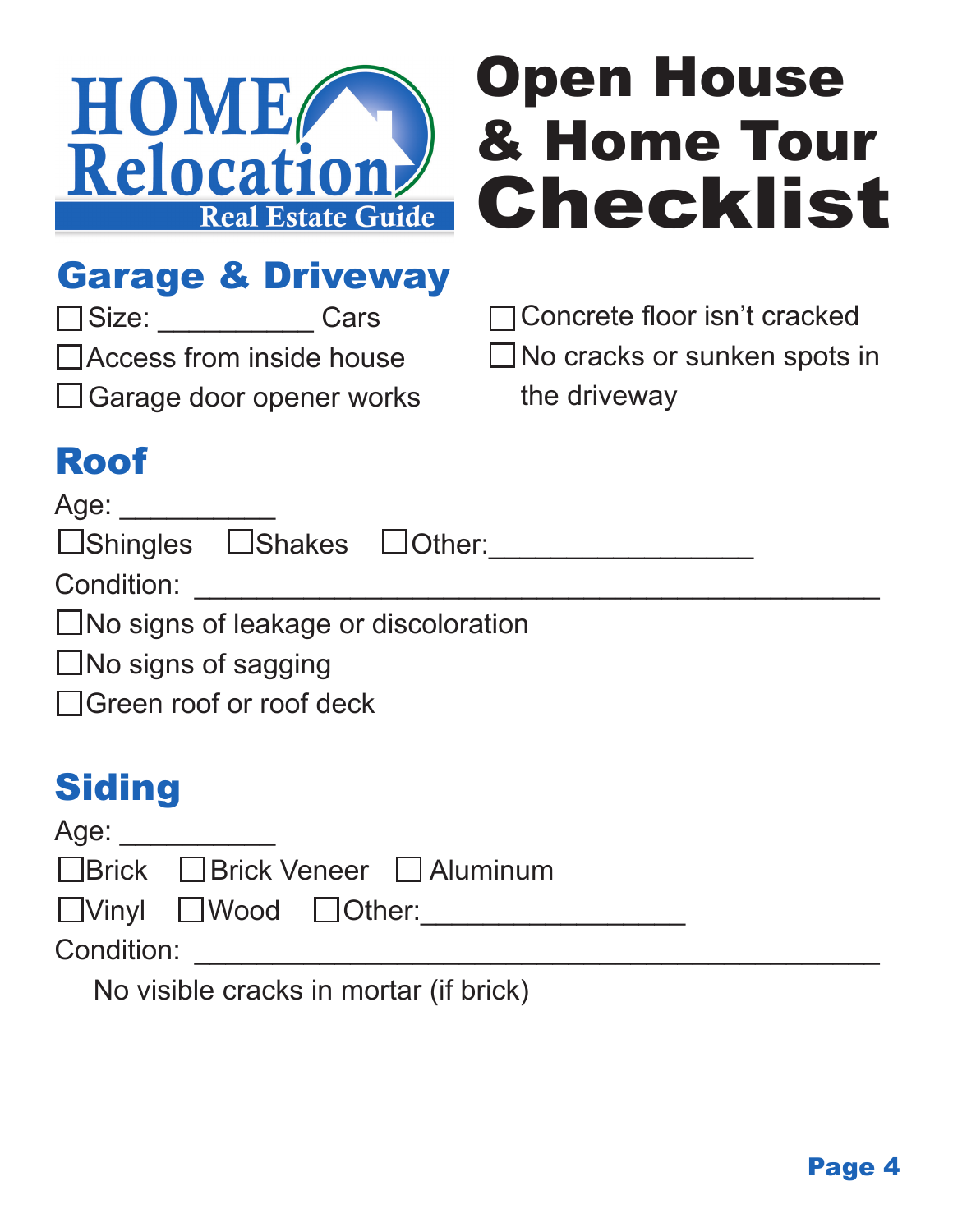

## **Windows**

| Age:<br>Condition:                                                                                                                     |                                                                                                      |
|----------------------------------------------------------------------------------------------------------------------------------------|------------------------------------------------------------------------------------------------------|
| □Locks & latches work<br>$\Box$ Insulated<br>$\Box$ No signs of damage                                                                 | $\Box$ Weather stripping in place<br>$\Box$ Caulking not cracked<br>$\Box$ Window dressings included |
| <b>Doors</b><br>$\Box$ Open and close freely<br>$\Box$ Locks and latches work                                                          | Doorbell works<br>$\Box$ Alarm system                                                                |
| <b>Doors</b><br>$\Box$ Landscaping<br>∐Garden<br>$\Box$ Yard for children and/or pets<br>$\Box$ Swimming pool<br>$\Box$ Enough privacy | $\Box$ Wood on deck is in good<br>condition<br>$\Box$ Patio or deck gets full sun<br><b>View</b>     |
| Condition of fences:                                                                                                                   |                                                                                                      |

## Doors

 $\square$  Ground slopes away from house

□ No signs of cracks or seepage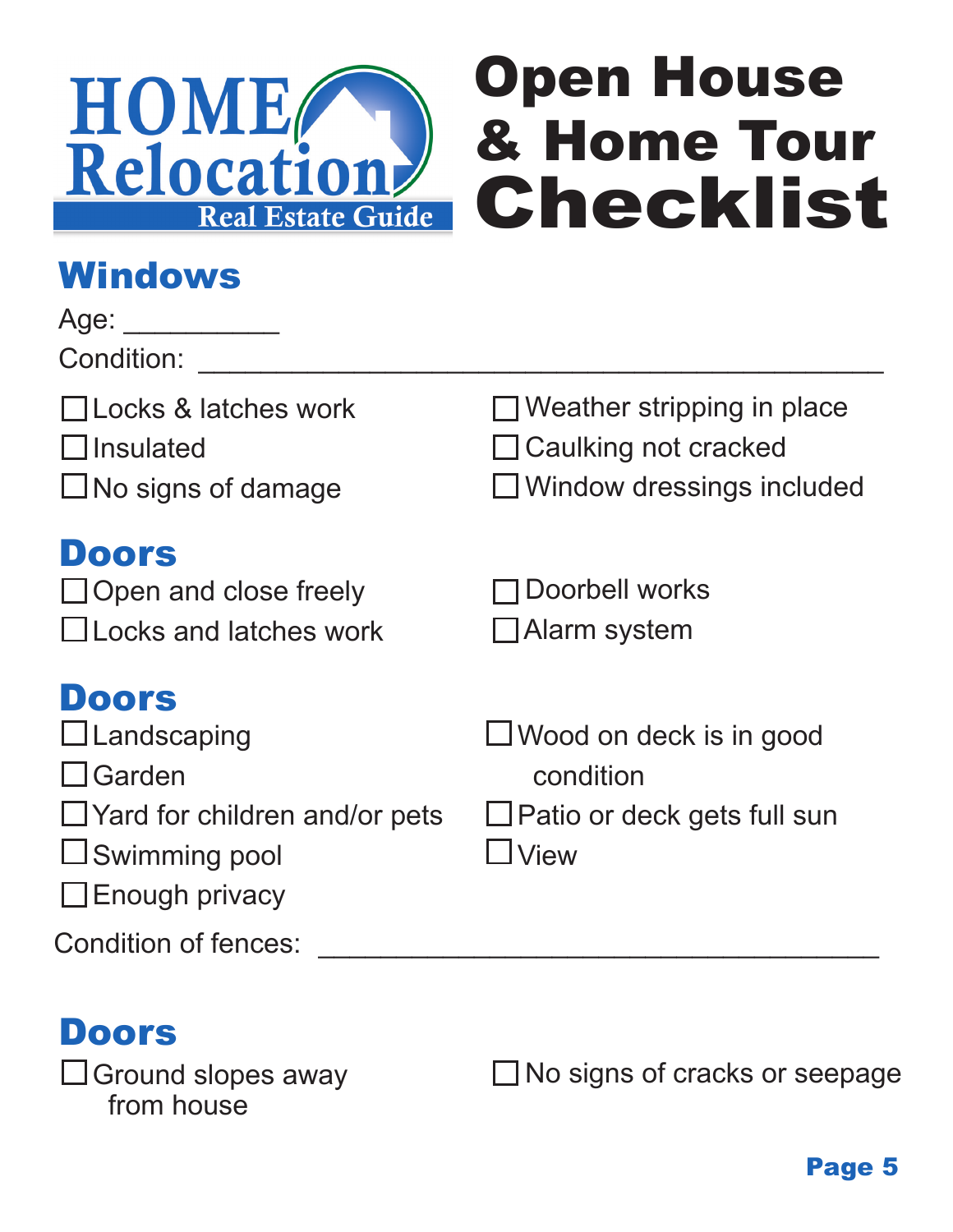

## Eaves and Downspouts

Age: \_\_\_\_\_\_\_\_\_\_\_\_

Condition:

□ Water is being directed away from foundation

## Exterior Appearance (Curb Appeal)

**□Attractive landscaping**  $\Box$  Good paint job

 $\Box$  Fence

Location on street

#### Pests

 $\square$  Signs of ants or roaches □ Mousetraps

□ Slug trails

 $\Box$  Termites (small piles of sawdust)

## HOUSE UTILITIES

## **Heating**

| <b>Furnace</b> |
|----------------|
|----------------|

Age: \_\_\_\_\_\_\_\_\_\_\_\_\_

Condition:

| Heated by: □Gas □Hot Water □Oil □Electricity |  |  |  |
|----------------------------------------------|--|--|--|
|----------------------------------------------|--|--|--|

 $\Box$  Well insulated with safe materials

 $\Box$  Maximum use of sunlight

□ Monthly bill: \$\_\_\_\_\_\_\_\_\_\_\_\_\_\_\_\_\_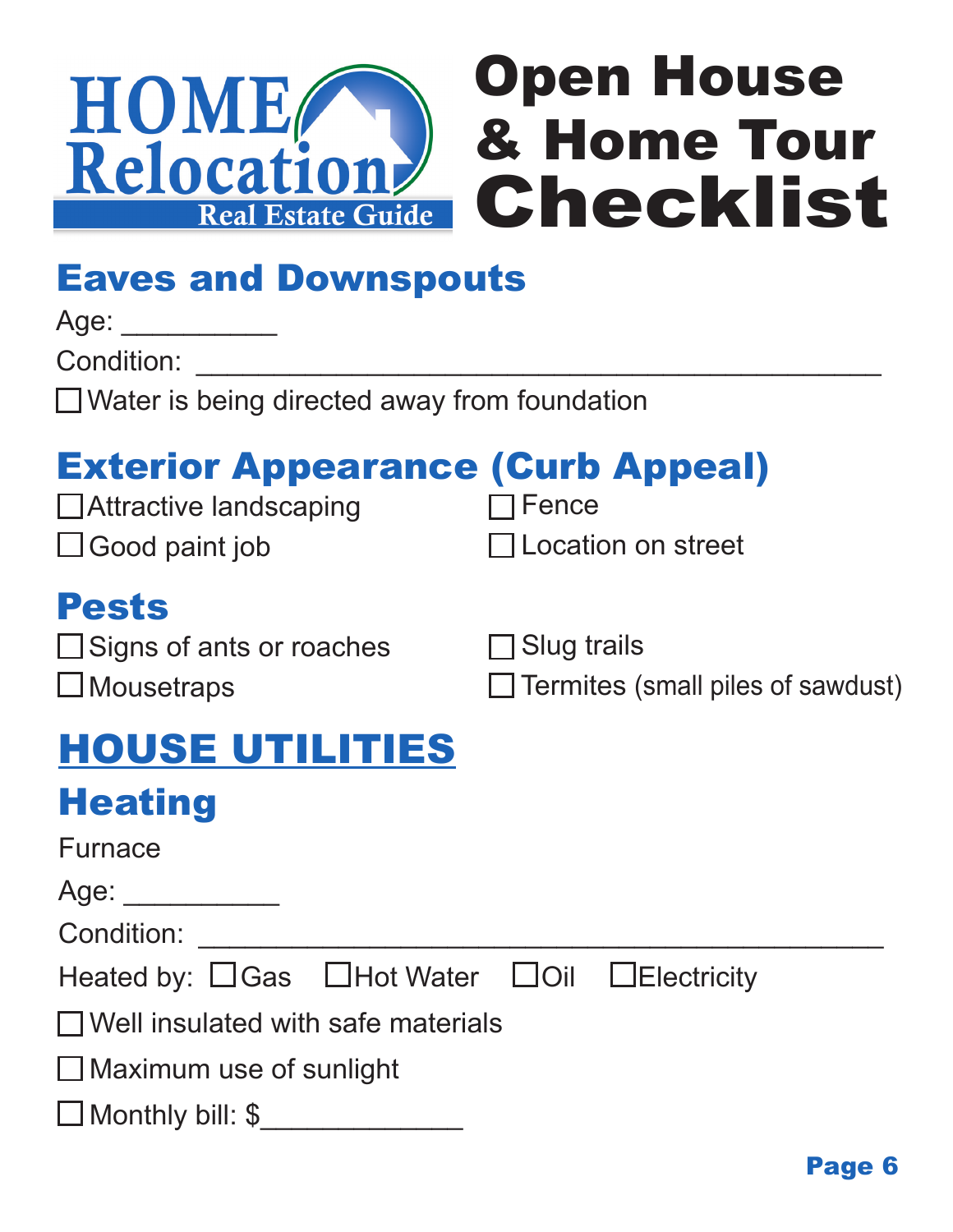

## Air Conditioning

| □ Window/Wall Units | $\Box$ Central Air |
|---------------------|--------------------|
|                     |                    |

Age: \_\_\_\_\_\_\_\_\_\_\_\_

Condition:

| Monthly bill: \$ |  |
|------------------|--|
|------------------|--|

## Plumbing and Water Service

| $\Box$ Municipal water | $\Box$ Well water |
|------------------------|-------------------|
|------------------------|-------------------|

| $\Box$ Water needs to be filtered or otherwise treated |  |
|--------------------------------------------------------|--|
|--------------------------------------------------------|--|

Water Heater

| $\cdot$ .<br>ı<br>$\rightarrow$ |  |
|---------------------------------|--|
|                                 |  |
|                                 |  |
|                                 |  |

Condition:

Annual water bill: \$

- □ Septic system □ Public sewage
- Adequate water pressure
- □ No signs of leakage underneath fixtures
- □Shut-off valves at each fixture

## Storm Drainage

- □ No signs of water damage
- **□Plants growing out of gutters**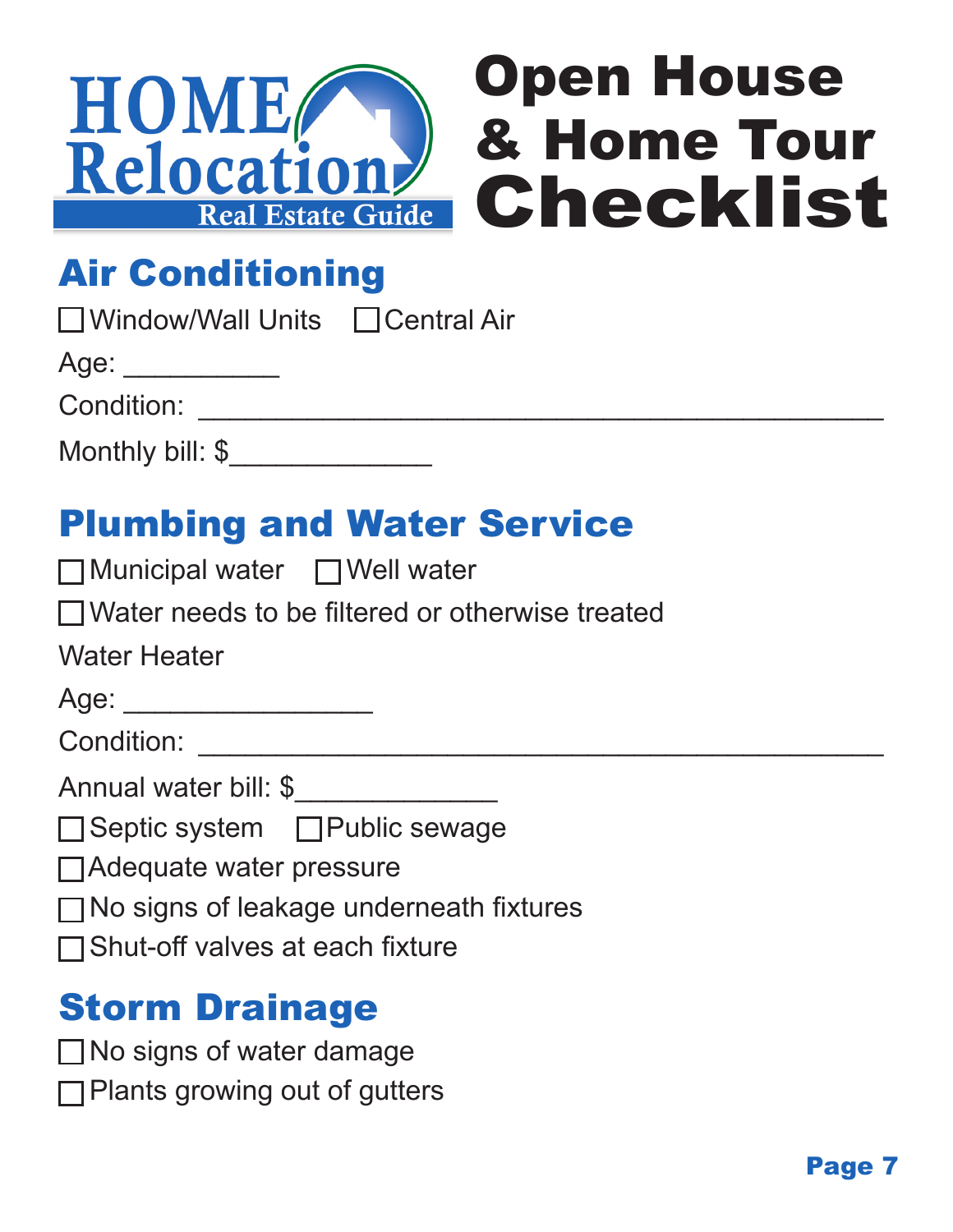

# Open House & Home Tour Checklist

# **Wiring**

 $\Box$  Wiring is up to date  $\Box$  Wiring is professionally done Wired for \_\_\_\_\_\_\_ amps

| □ Ample outlets iin each rooms |  |  |  |
|--------------------------------|--|--|--|
|--------------------------------|--|--|--|

□ Grounded outlets

# Garbage Removal

□Pay extra

# NEIGHBORHOOD

 $\Box$  City  $\Box$  Rural  $\Box$  Suburb  $\Box$  Pedestrian  $\Box$  Other

 $\mathcal{L}_\text{max}$  , and the contract of the contract of the contract of the contract of the contract of the contract of the contract of the contract of the contract of the contract of the contract of the contract of the contr

 $\mathcal{L}_\text{max}$  , and the contract of the contract of the contract of the contract of the contract of the contract of the contract of the contract of the contract of the contract of the contract of the contract of the contr

Styles of Homes:

## **Overall**

- Well maintained houses & lawns
- □ Good school system
- $\Box$  Pet & children friendly
- $\Box$ Neighborhood watch group
- $\Box$  Near police & fire depts.
- $\Box$  Near public transportation
- $\Box$  Near freeways and major roads
- $\Box$  High property values
- $\square$  Zoning laws
- HOA (Homeowners Association)

Monthly Fee: \$